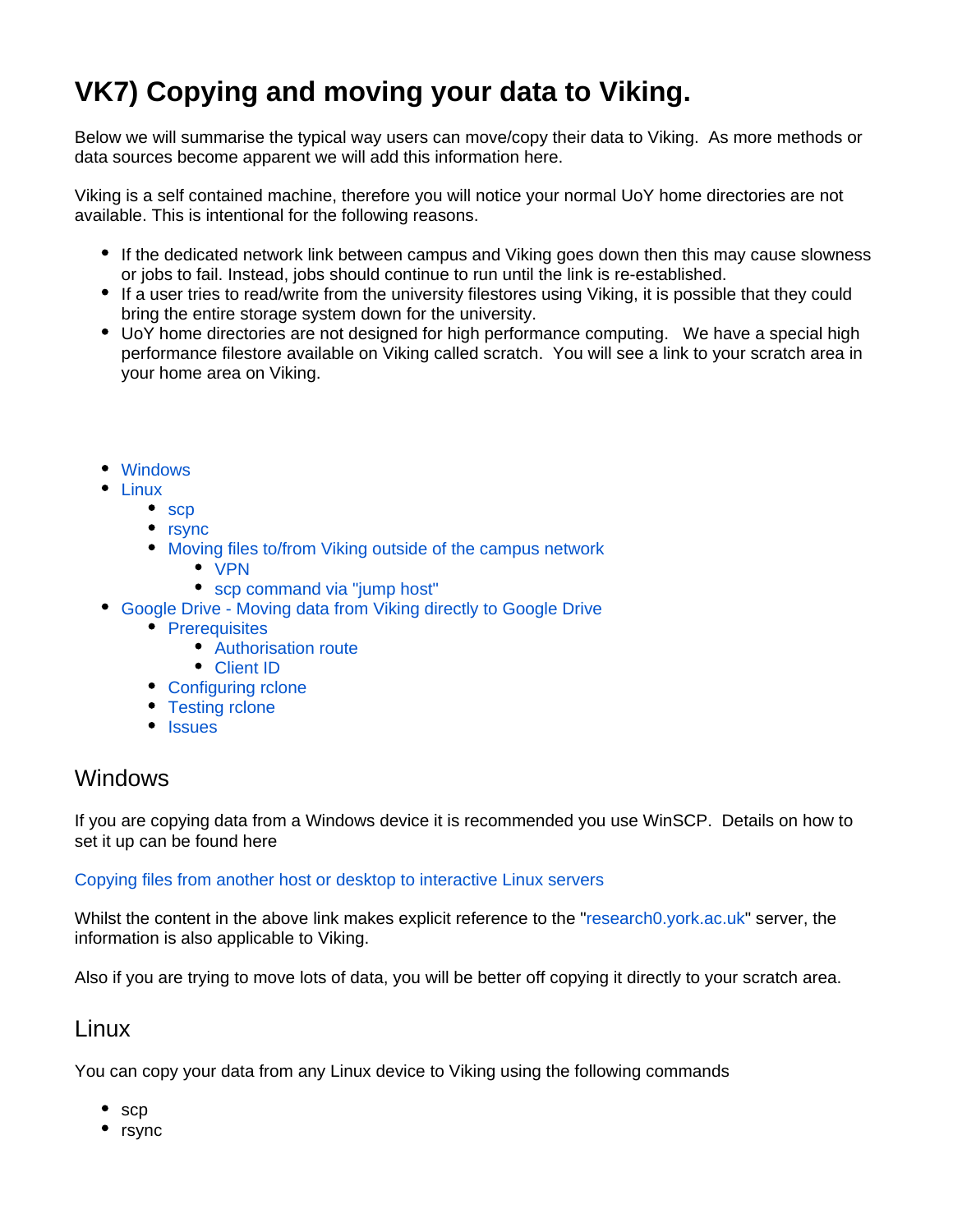Here are a couple of examples.

#### <span id="page-1-0"></span>scp

Recommended for a small number of files

You wish to copy your data to Viking and place it in your scratch area on Viking.

```
#For an individual file
scp filename viking.york.ac.uk:~/scratch/ 
#For a folder with lots of files
scp -r dirname viking.york.ac.uk:~/scratch/
```
There are many options you can use with scp. To view these options either run

man scp

on the device you are using scp on or have a look at this scp [wiki page](https://en.wikipedia.org/wiki/Secure_copy)

#### <span id="page-1-1"></span>rsync

Recommend for a large number of files. Rsync will compare what is already in place, therefore if the network is interrupted you can run the command again and it will pick up where you left off. It will only copy files that do not exists on the other server or files that have been changed.

You wish to copy your data to Viking and place it in your scratch area on Viking.

Here is an example

rsync -avz dirname viking.york.ac.uk:~/scratch

There are many options you can use with rsync. To view these options either run

man rsync

on the device you are using rsync on or consult the rsync [webpage](https://rsync.samba.org/)

<span id="page-1-2"></span>Moving files to/from Viking outside of the campus network

<span id="page-1-3"></span>If your client device (e.g. personal laptop) is not connected to the campus network you can still access your files on Viking:

**VPN**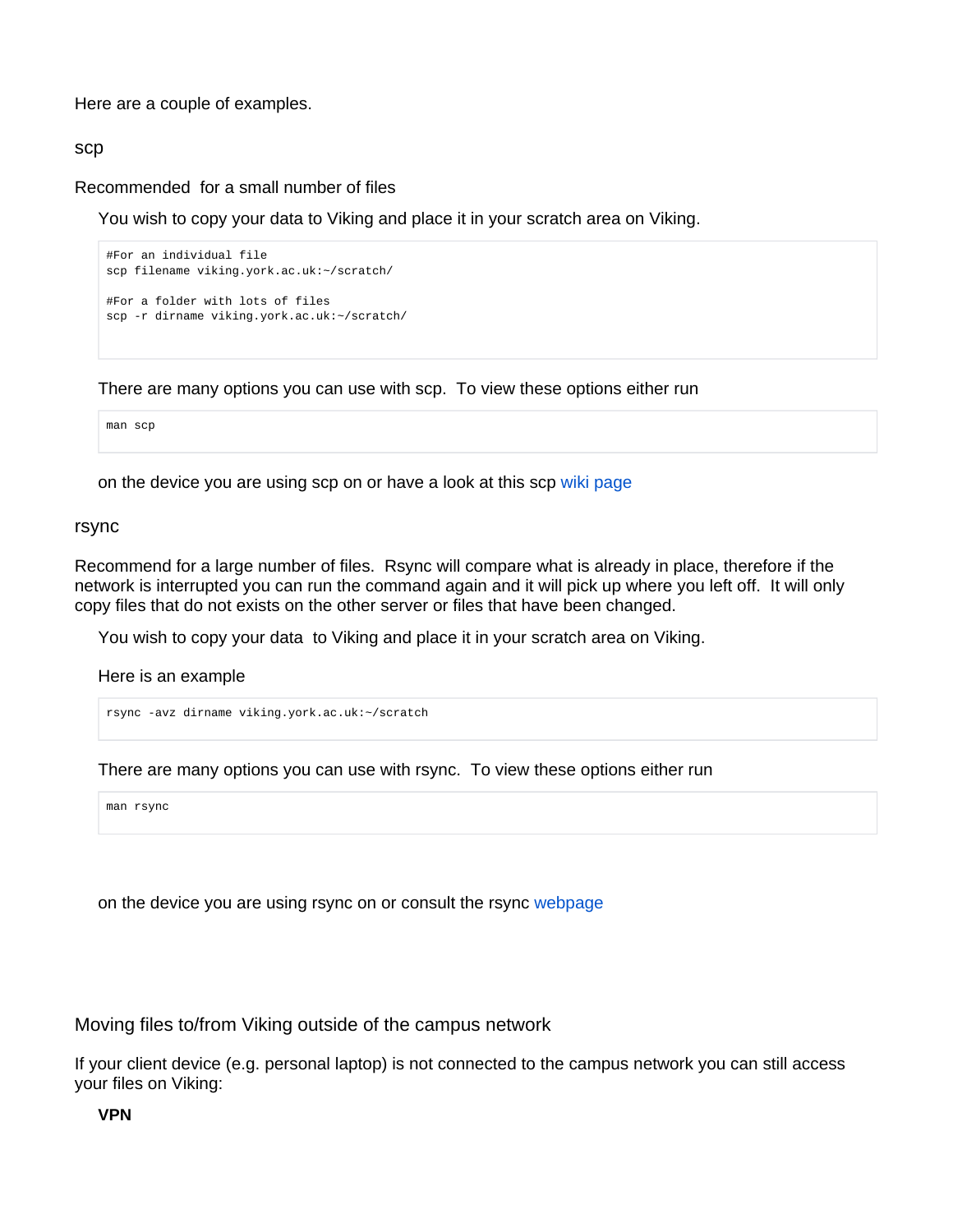If you have an active VPN client connected to the University's VPN service you can access Viking as if you were using the campus network, with the instructions detailed above being applicable. More information on the University's VPN service can be found here:

<https://www.york.ac.uk/it-services/services/vpn/>

#### <span id="page-2-0"></span>**scp command via "jump host"**

If you don't wish to make use of the University's VPN service to connect to Viking, and have access to the scp command (detailed above), then you can make use of the "jump host" option "-J" and the University's SSH gateway service, ssh.york.ac.uk:

**scp with jumphost template** scp -J abc123@ssh.york.ac.uk abc123@viking.york.ac.uk:/path/to/files /path/to/destination

Replacing "abc123" with your University username and substituting the correct source and destination paths.

Below is an example in which the file "testfile" in the "abc123" user's Viking scratch directory is copied to their home directory on their local device:

**scp files on viking via jumphost**

scp -J abc123@ssh.york.ac.uk abc123@viking.york.ac.uk:/mnt/lustre/users/abc123/testfile /home/abc123/

More information on the SSH gateway service, including the implementation of two-factor authentication, can be found here:

<https://www.york.ac.uk/it-services/services/ssh/>

# <span id="page-2-1"></span>Google Drive - Moving data from Viking directly to Google Drive

We know a number of Viking users like to store data on Google Drive. It is possible to copy data directly from Viking to your google drive folder. Below we will provide instructions on how to set this up.

<span id="page-2-2"></span>**Prerequisites** 

<span id="page-2-3"></span>**Authorisation route**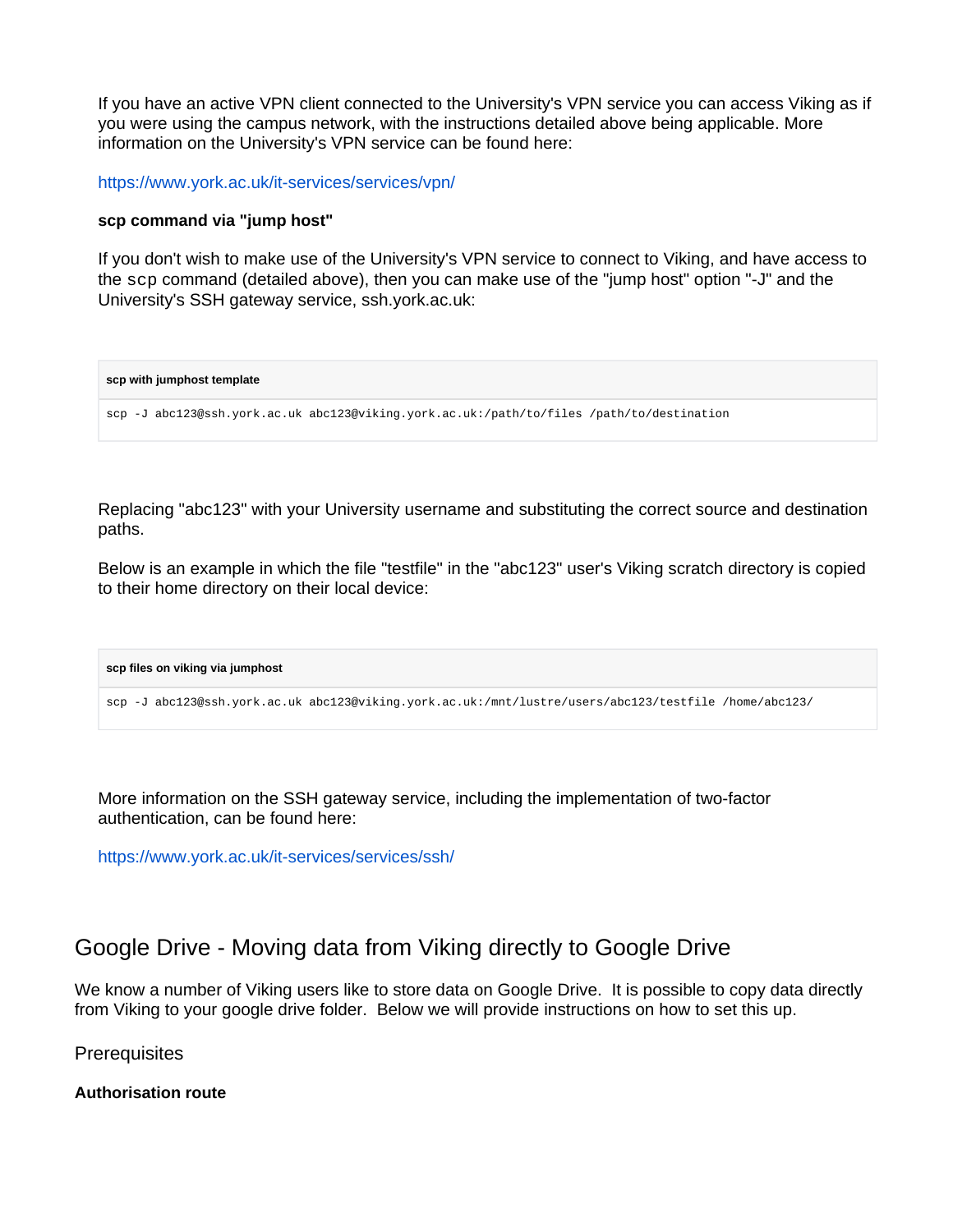You will need to log into Google using a browser to authorise rclone. To generate the login token you will need, in order of complexity, one of:

- 1. rclone available on your local machine,
- 2. be using a graphical session on Viking, or
- 3. set up SSH port forwarding to the rclone process running on Viking.

For more information about the authorisation process review the rclone documentation here: [https://rclone](https://rclone.org/remote_setup/) [.org/remote\\_setup/](https://rclone.org/remote_setup/)

### <span id="page-3-0"></span>**Client ID**

As part of the process you will be asked to setup a client-id. **It is worth setting this up first before configuring rclone.** The instructions can be found here:

<https://rclone.org/drive/#making-your-own-client-id>

Once you have a Client ID you can begin configuring rclone.

### <span id="page-3-1"></span>Configuring rclone

Log in to Viking and load the rclone module:

module load tools/rclone

Verify the module has loaded with module list and then you can begin the configuration process:

```
rclone config
```
rclone will ask you a number of questions. We recommend the following responses as basic working defaults when setting it up:

- 1. n new remote
- 2. Give it a name don't use spaces, makes it awkward (I used "gdrive")
- 3. 17 Google Drive (NB: do **not** select "Google Cloud Storage")
- 4. Enter the Application Client ID (see step above to create an ID)
- 5. Enter the Client Secret (see step above to create an ID)
- 6. 3 "Access to files created by rclone only" (unless you want to access all files, in which case select "1")
- 7. `Enter` ID of the root folder
- 8. `Enter` Service account credentials
- 9. n Edit advanced config
- **10.** "Use auto config". If you are using a graphical session you can answer  $\gamma$ , otherwise answer  $n$ . If you answered n then:
	- **a.** You will be prompted to authorise the rclone client. Run the command on your machine with a browser, then log in to the URL presented.
	- **b.** Authorise rclone to connect to Google Drive.
	- c. Copy and paste code back into terminal.
- 11.  $\,$ n Do not configure this as a Team Drive (unless it is a Team Drive, in which case choose  $\rm _Y$ )
- **12.**  $y$  This is okay
- 13. q